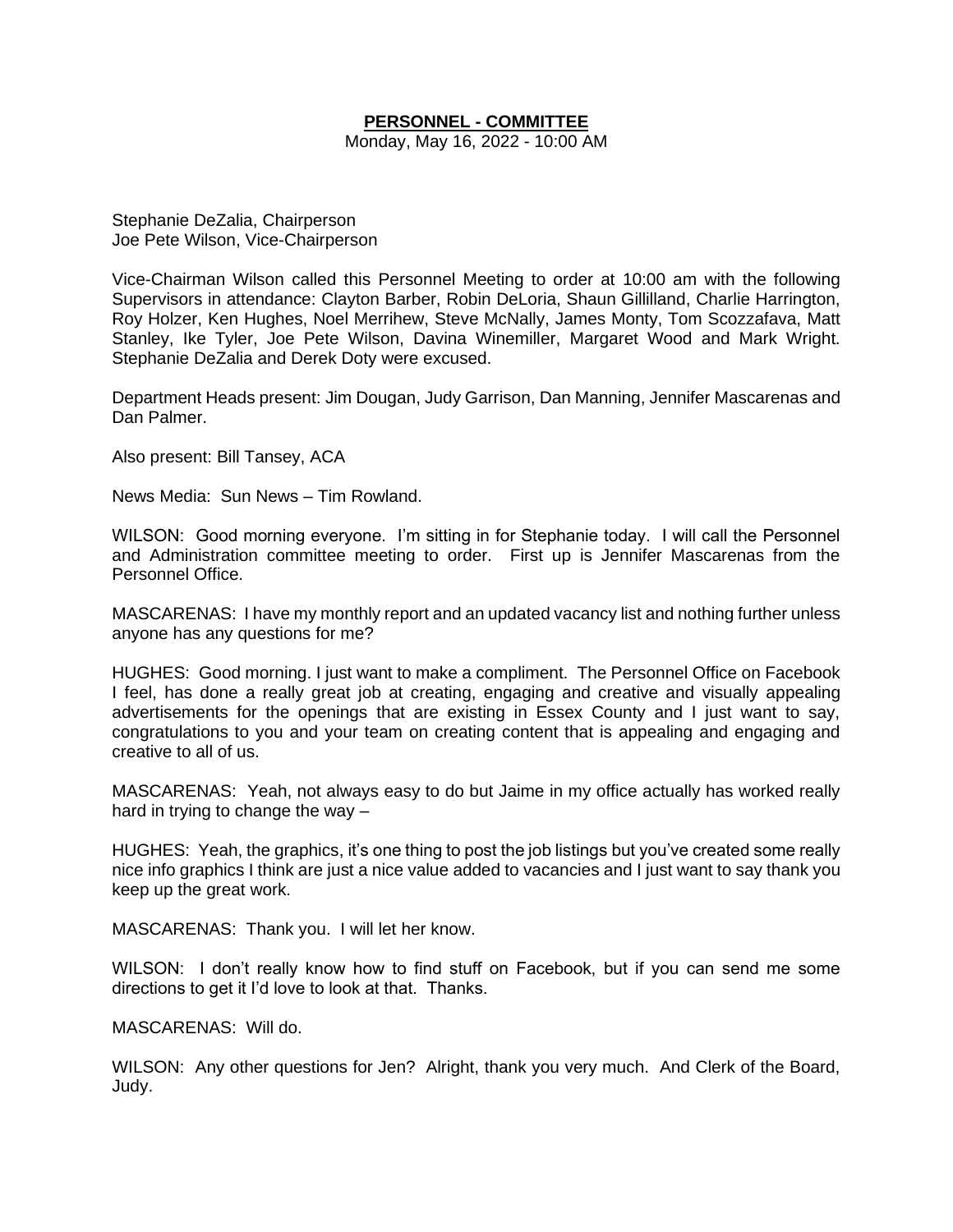GARRISON: Good morning. I submitted my monthly report and I have nothing in addition to that, unless anyone has any questions for me?

WILSON: Any questions? Alright, all set, off the hook. And then I'll turn it over to the County Attorney, Mr. Manning.

MANNING: Okay I just have a couple of quick things. Tax sales – the 2018 paperwork has been filed today. I expect an order from the court, a very short order that order will basically state that the Treasurer, the Enforcing officer will deed over all the property to us which is what happens so we're able to have a tax sale within, we'll have that order within a couple of weeks. Judge Meyer is usually very prompt about that.

The 2019 paperwork is going out also so we could, I would have to coordinate with Mike I've spoken to him about this but you could conceivably, you would be able to have '18 and '19 sales auctions in the beginning of the fall or late summer. I wouldn't push late summer but beginning of the fall or you could do two separate ones now, that's up to the board and Mike but I don't think two separate ones is a good idea. Why mobilize everything twice.

The 2020's are going to be searched and then we'll proceed with those. The 2021's we can't do anything on those until October 22, 2022, that will get us back on track with everything and the reason why we're on a back road, as you're probably all aware is because of Covid between the State legislation and orders that came on down from the Office of Court Administration like rentals, there were stays put in place and then there were provisions of additions to stays, hardship orders had to be mailed out to people before foreclosure proceedings could commence in addition to hardship proceedings there were conference proceedings and then there were some very ambiguous clauses such as, that says, failure to return a hardship form or a request for conference in no way should be presumed that they don't want one whatever the heck that means. It's double speak but that's why we are delayed but we're catching up so '18 to '19 is going to be end of summer, fall '20's can be relatively soon after.

HOLZER: Quick question, procedural wise do homeowners have the opportunity to buy back the 2018 right to the day of auction? How does that work?

MANNING: They have the opportunity 14 days before the scheduled auction date to repurchase from the county so what happens, it's a little bit different there's a redemption date that's three months after we receive your notice. If you pay before the redemption date, no harm, no foul however, if you do not pay for the redemption date the order sent into the court and the court signs the order conveying, authorizing the enforcement officer, Mike to convey all these properties in the county and we get one big deed then the county owns it by deed so that 14 days we call that a repurchase it allows them to come back and repurchase from the county and we've got to give them the deed and there are some additional fees, interest and searching fees.

## HOLZER: Thank you.

HUGHES: Good morning. I have a question; I don't know it's possible or not. As a newer Supervisor, because of Covid I have not been through this process before and I know there's a lot of deadlines and dates, is there any possible way to put together or send on the website an anticipated timeline of this process to help kind of understand the modular things that you're saying to see a graph or something because I don't understand this certainly from a land bank perspective it would be more important for us going forward but I know there's a lot of supervisors and maybe you all understand it. I'm just not, I need something visual is that doable or is that too much to ask?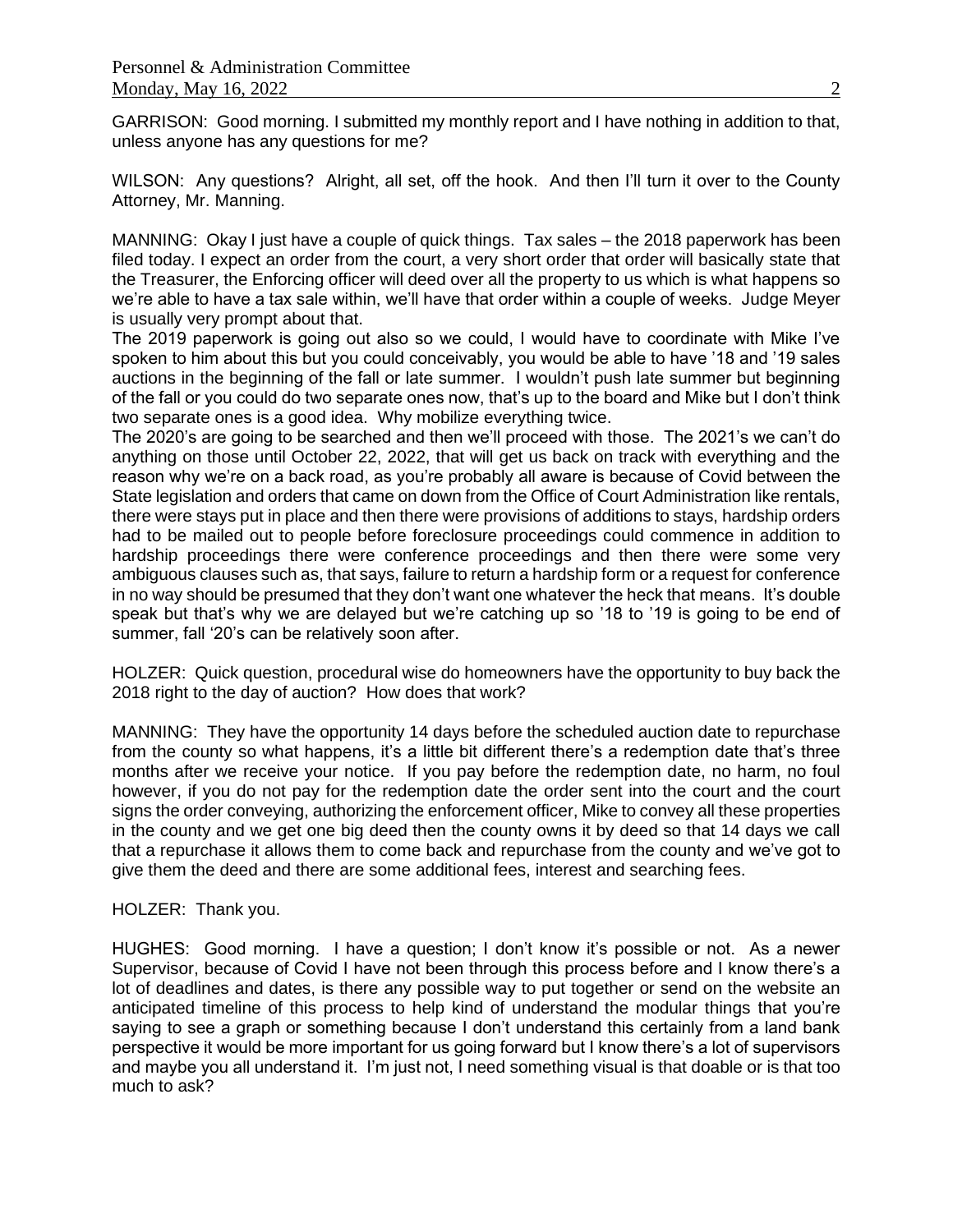MANNING: No that's not too much to ask. Timelines are tough because, Covid is an example different things happen searching, whatever. Rick Meyer did prepare a very comprehensive, Rick was one of the principles that put together the actual legislation back in the 90's I think.

HUGHES: This is Judge Meyer?

MANNING: Judge Meyer, yes. He and a few other people put together the actual legislation, and he has put together sort of a horn book on how it's done so I could give you that and give all supervisors that but I wouldn't pay attention, you know, they put in dates and those hard dates we don't use.

HUGHES: Yes, I'm not holding anybody to those. I just want to know the general process and what we can expect and when things start to happen.

MANNING: Yes, there's a whole, there's a final list of points that has to happen within a certain time period a week, send out a petition, the petition gets mailed it's also published on three separate occasions during a two-month period separated by I think a couple weeks each, it's a whole process but I'll get you all that stuff.

HUGHES: Okay, thank you very much.

SCOZZAFAVA: Dan, once the county forecloses on the properties and you've got absentee landlords and some of these places are still being lived in, what liability do we have by not kicking these people out?

MANNING: While we have the property?

SCOZZAFAVA: Once we own it.

MANNING: We obviously have, it's our property so you know, conceivably if there is a nuclear waste dump on the back and a kid falls into and turns purple, that's a problem because we own it but if you're getting into, are we going to go and evict everybody on these properties our position is we are going to sell it at the auction and it's your problem if you buy it with tenants in it.

SCOZZAFAVA: In that transition between the time it sells at the auction and somebody is living in the property and we now own it what kind of liability do we have?

MANNING: Well, we have liability if something happens and I assume that our insurance will cover all property that we own so there it is, all of us sitting here have liability one way or another.

SCOZZAFAVA: No, I get that. I do think it detracts some good buyers from the sales because there is people living in them and they don't want to deal with the fact that they have to put them off the property.

MANNING: Yeah, we have evicted people where you needed the property quickly but I don't want to be in the eviction business of you know, going around evicting two, three, four people from every town.

SCOZZAFAVA: Well, a lot of them that I'm referring to are landlords, absentee landlords you know they sit back, we own, when we foreclose they sit back and continue to collect the rent checks. I mean –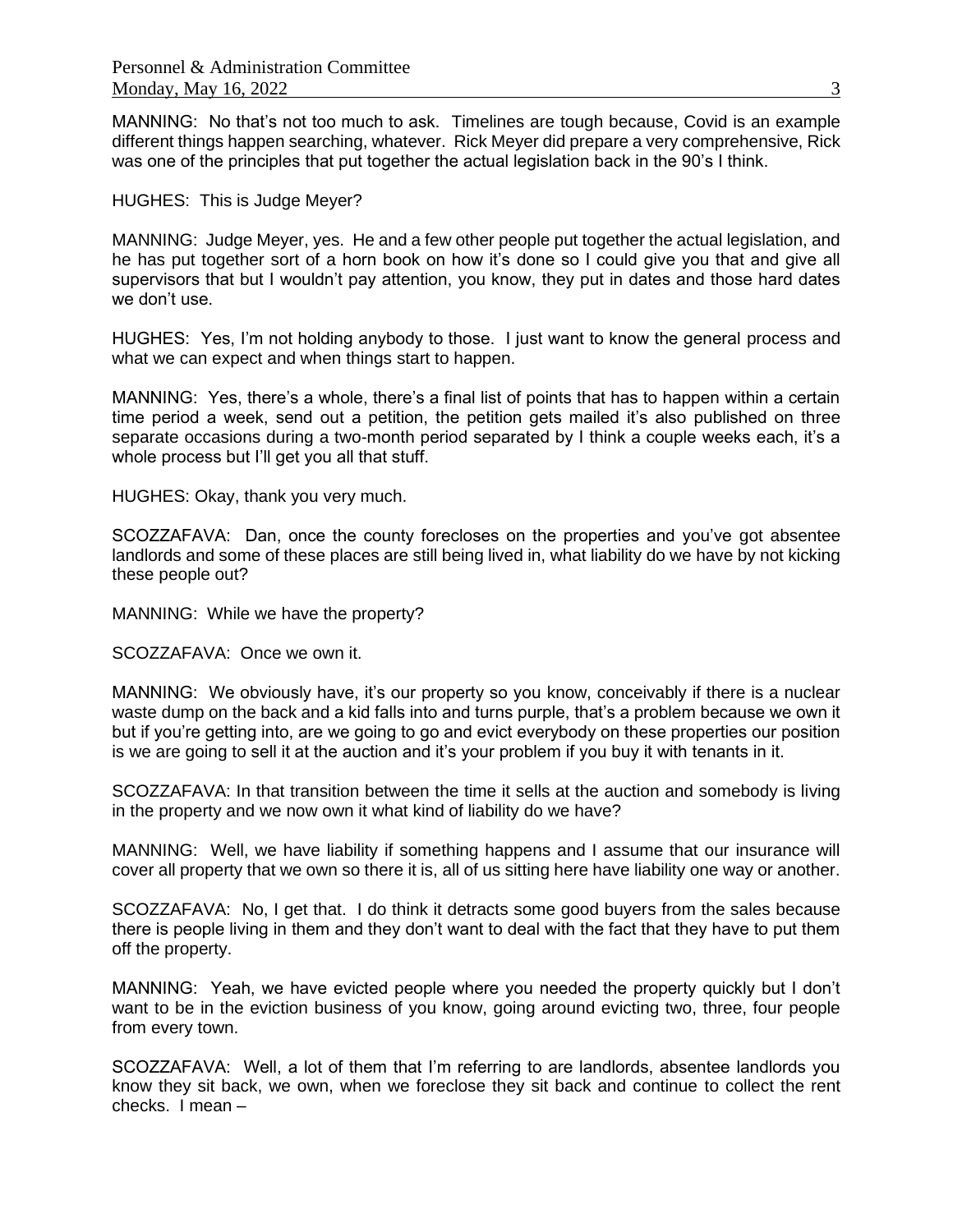MANNING: Right, we should notify once we have the property that we collect the rent checks, the prior owner is not collecting them but we've only done it sparingly.

SCOZZAFAVA: I will make a list of places that I know that are on the sale where I know landlords, there is one landlord who is also a landlord in other communities, need I say anymore but it's a problem.

MANNING: Right. We generally, that is left to the new purchaser. Just before I close too I sent you all letters regarding the last list where I think there are 89 properties that have been sent over and asked if any of you knew any of these, whether any of these properties were owned by anybody in the military so have you all had an opportunity? I did get some responses but I want to make sure that you've all looked at those lists because I represented the paperwork that is being brought today none of them were. Okay and I've also checked, one last thing not only military but if there's any nuclear waste dumps or any underground gas tanks or anything that would be a real liability, let me know so we will not, that doesn't have to be tomorrow but we will not take it when we sign the deed over.

SCOZZAFAVA: So let's talk about that situation for a minute. So if you've got property in your community, that you know that is going up for tax sale but you know that there is some hazardous whatever, on the property and the county decides we being the county, well, we're not going to take that property because we know there's issues with it. What happens to the property?

MANNING: It languishes. We've done that to a couple of properties that were so bad you know, well, would you rather have it?

SCOZZAFAVA: So in the meantime, does the owner stay on that property? Do we let them stay there? Lives for nothing. Doesn't pay taxes. Doesn't pay water, doesn't pay anything.

MANNING: Yeah. Well, if he decides not to pay taxes. It's a tradeoff Tom. It's trade off. We've only done it a couple of times where there has been known fuel dumps and fuel leaks –

SCOZZAFAVA: But my point is, why wouldn't the owner at that point be evicted? They sit there and they continue on –

PALMER: Because we didn't take possession.

MANNING: We didn't take possession of the property it's not deeded over to the county, we let them keep it. As soon as it's deeded over to us, then it's our duty. It can be hundreds of thousands of dollars if you've ever been involved in a small mom & pop gasoline station cleanup it's, DEC is not, especially near a river.

WILSON: Anything else? You all set?

MANNING: I'm all set.

PALMER: I guess I just want to say if I could, you know in terms of these properties we're not the regulatory agency. In other words, if there's a problem with that property it's up to the State of New York to address those problems within that property. If we take it, we then accept that responsibility and it puts it on us as opposed to the State of New York looking at enforcement of a problem property.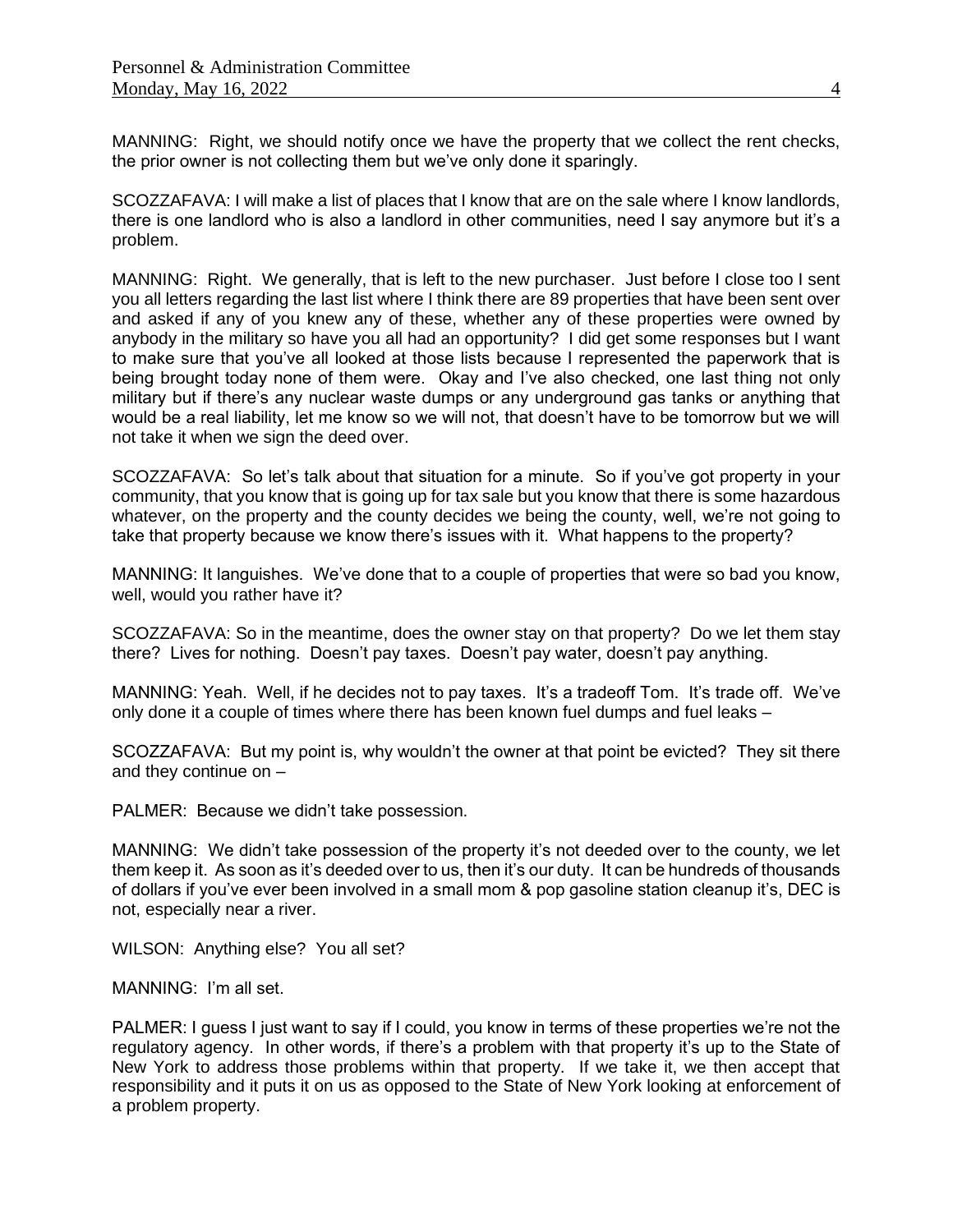SCOZZAFAVA: I understand all the loopholes involved and the State of New York and DEC have been involved in a couple different properties in Moriah and anytime it comes close to getting them cleanup or evicted they file bankruptcy and you can't touch them for another, however long. It's just a vicious cycle.

PALMER: It is. It's not a good situation but the cost of cleanup is so significant –

SCOZZAFAVA: Going along with our theory, the way we're going to do things that property will sit there as a hazardous site forever.

PALMER: Until DEC enforces.

SCOZZAFAVA: I mean; with the exception of DEC they go in but we all know that they do little or nothing.

PALMER: They enforce cleanups.

GILLILLAND: I have heard of properties that have DEC involved with them for decades, it's just not enforced.

SCOZZAFAVA: That's my point. Same with the Department of Motor Vehicle not over here but in regards to junk yards they do nothing.

MANNING: We just don't want that liability. We don't take it. It's unfortunate and I get it, you have to wear two hats. The county is not going to, I can't in good faith allow the county to take a lawsuit.

SCOZZAFAVA: I get that. At the end of the day the property sits there as a hazard. Nobody cleans it up. Nobody does anything with it and you know, many times the individual that owns it he hasn't paid taxes in years, continues to live there for nothing. The thing to do is go bury an oil tank in your back yard and just stop paying taxes nobody is going to put you off the property.

MONTY: Dan, does you or Mike send any of these lists maybe to DPW where a bridge project may be effected by some of these properties as far as detours or anything of that?

MANNING: No but I can.

MONTY: I think it might – I don't know if that ever comes into play when you have a lot of bridge projects around the county that a detour may need to be placed up and it may affect some of that they do and some of the people that want to  $-$ 

MANNING: I think you're talking about easements and rights of way for bridges, I have spoken with Jim, bridges and roads where we take properties before we sell it, we put an easement or right of way on it, on the property. Jim, you want to speak to it?

DOUGAN: Yeah, you've sent me some of those in the past. It's been a few years obviously but if you can continue to send those I will look to see if it is near a bridge that we have to redo, getting a right of way while we own will be easier.

MANNING: Is that what you're talking about Jim?